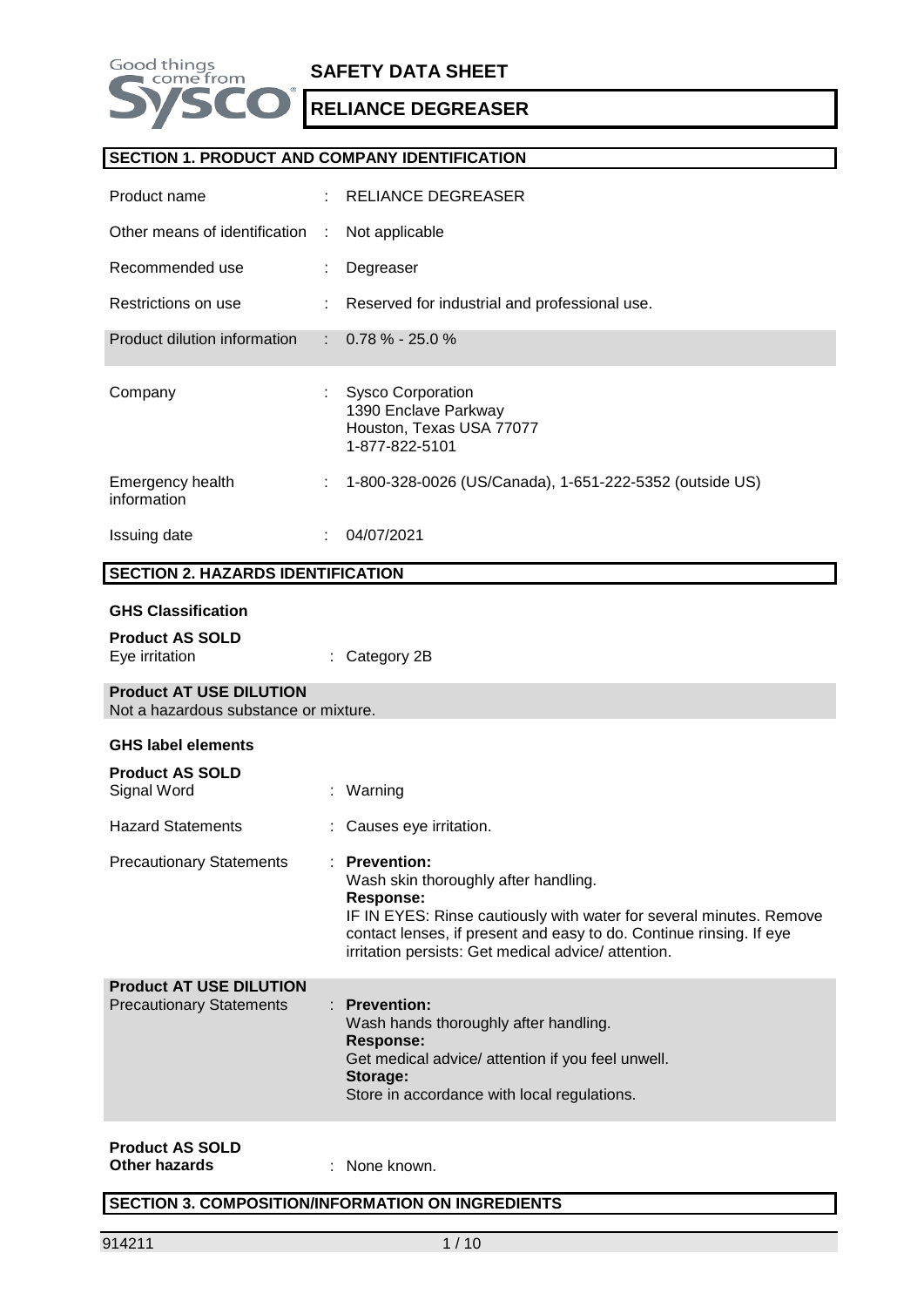| <b>Product AS SOLD</b><br>Pure substance/mixture                                                                                                | <b>Mixture</b>              |                                                                    |                                                            |
|-------------------------------------------------------------------------------------------------------------------------------------------------|-----------------------------|--------------------------------------------------------------------|------------------------------------------------------------|
| <b>Chemical name</b><br>Dodecylbenzenesulfonic acid, sodium salt<br>Sodium poly(oxyethylene) dodecyl ether sulfate<br>Di-propyleneglycol ethers |                             | CAS-No.<br>25155-30-0<br>68585-34-2<br>29911-27-1                  | <b>Concentration (%)</b><br>$5 - 10$<br>$1 - 5$<br>$1 - 5$ |
| <b>Product AT USE DILUTION</b><br><b>Chemical name</b><br>Dodecylbenzenesulfonic acid, sodium salt                                              |                             | CAS-No.<br>25155-30-0                                              | <b>Concentration (%)</b><br>$1 - 5$                        |
| <b>SECTION 4. FIRST AID MEASURES</b>                                                                                                            |                             |                                                                    |                                                            |
| <b>Product AS SOLD</b><br>In case of eye contact                                                                                                | Rinse with plenty of water. |                                                                    |                                                            |
| In case of skin contact                                                                                                                         | Rinse with plenty of water. |                                                                    |                                                            |
| If swallowed                                                                                                                                    |                             | Rinse mouth. Get medical attention if symptoms occur.              |                                                            |
| If inhaled                                                                                                                                      |                             | Get medical attention if symptoms occur.                           |                                                            |
| Protection of first-aiders                                                                                                                      |                             | No special precautions are necessary for first aid responders.     |                                                            |
| Notes to physician                                                                                                                              | Treat symptomatically.      |                                                                    |                                                            |
| Most important symptoms<br>and effects, both acute and<br>delayed                                                                               | symptoms.                   | See Section 11 for more detailed information on health effects and |                                                            |
| <b>Product AT USE DILUTION</b><br>In case of eye contact                                                                                        | Rinse with plenty of water. |                                                                    |                                                            |
| In case of skin contact                                                                                                                         | Rinse with plenty of water. |                                                                    |                                                            |
| If swallowed                                                                                                                                    |                             | Rinse mouth. Get medical attention if symptoms occur.              |                                                            |

## **SECTION 5. FIRE-FIGHTING MEASURES**

If inhaled : Get medical attention if symptoms occur.

| <b>Product AS SOLD</b><br>Suitable extinguishing media | : Use extinguishing measures that are appropriate to local<br>circumstances and the surrounding environment. |
|--------------------------------------------------------|--------------------------------------------------------------------------------------------------------------|
| Unsuitable extinguishing<br>media                      | : None known.                                                                                                |
| Specific hazards during fire<br>fighting               | : Not flammable or combustible.                                                                              |
| Hazardous combustion<br>products                       | : Decomposition products may include the following materials:<br>Carbon oxides<br>Sulfur oxides              |
| Special protective equipment                           | : Use personal protective equipment.                                                                         |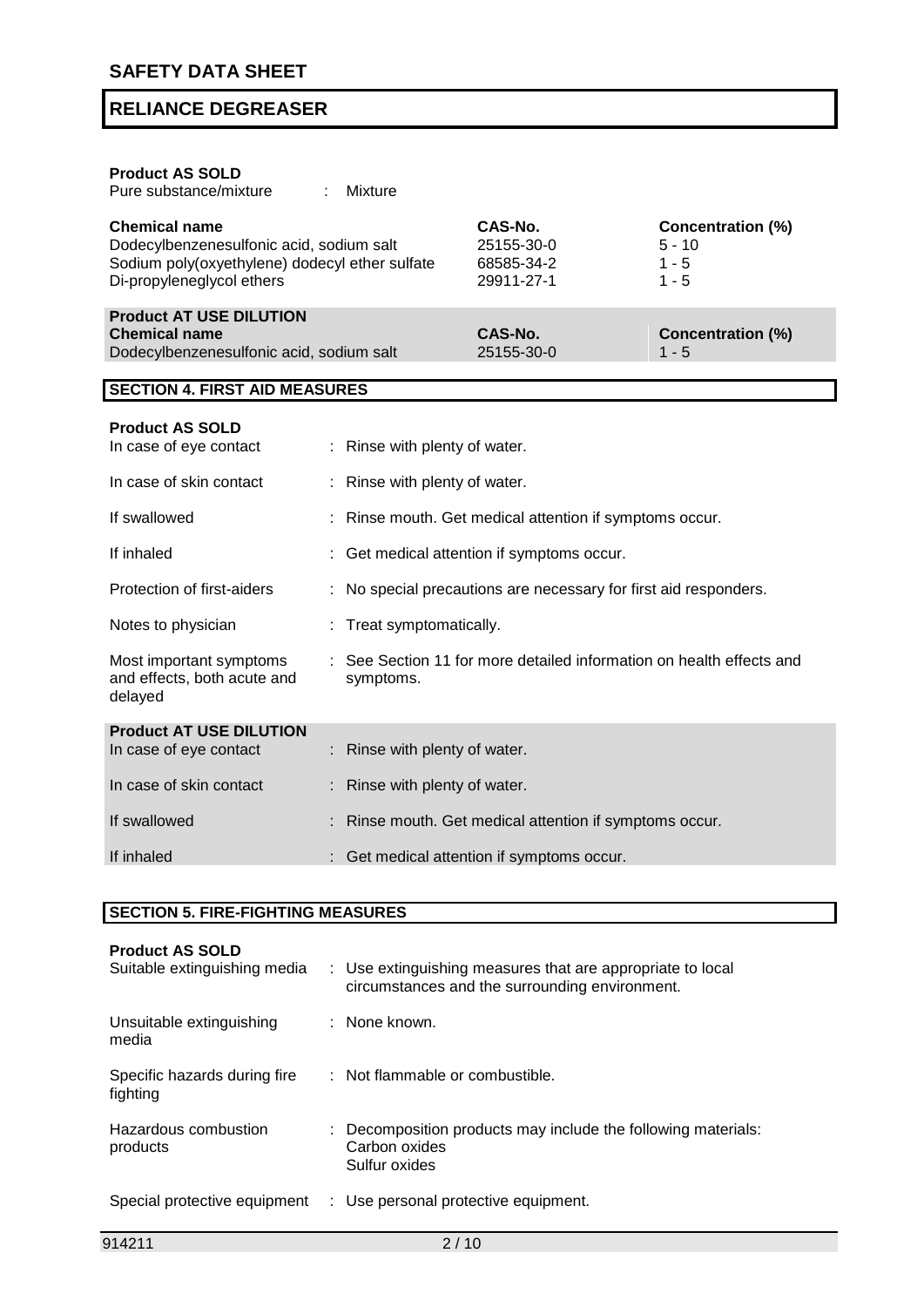## for fire-fighters

| Specific extinguishing | : Fire residues and contaminated fire extinguishing water must be      |
|------------------------|------------------------------------------------------------------------|
| methods                | disposed of in accordance with local regulations. In the event of fire |
|                        | and/or explosion do not breathe fumes.                                 |

## **SECTION 6. ACCIDENTAL RELEASE MEASURES**

| <b>Product AS SOLD</b><br>Personal precautions,<br>protective equipment and<br>emergency procedures         | : Refer to protective measures listed in sections 7 and 8.                                                                                                                                                                                                                                                                                                                                                                    |
|-------------------------------------------------------------------------------------------------------------|-------------------------------------------------------------------------------------------------------------------------------------------------------------------------------------------------------------------------------------------------------------------------------------------------------------------------------------------------------------------------------------------------------------------------------|
| <b>Environmental precautions</b>                                                                            | : Do not allow contact with soil, surface or ground water.                                                                                                                                                                                                                                                                                                                                                                    |
| Methods and materials for<br>containment and cleaning up                                                    | Stop leak if safe to do so. Contain spillage, and then collect with non-<br>combustible absorbent material, (e.g. sand, earth, diatomaceous<br>earth, vermiculite) and place in container for disposal according to<br>local / national regulations (see section 13). Flush away traces with<br>water. For large spills, dike spilled material or otherwise contain<br>material to ensure runoff does not reach a waterway.   |
| <b>Product AT USE DILUTION</b><br>Personal precautions,<br>protective equipment and<br>emergency procedures | : Refer to protective measures listed in sections 7 and 8.                                                                                                                                                                                                                                                                                                                                                                    |
| Environmental precautions                                                                                   | No special environmental precautions required.                                                                                                                                                                                                                                                                                                                                                                                |
| Methods and materials for<br>containment and cleaning up                                                    | : Stop leak if safe to do so. Contain spillage, and then collect with non-<br>combustible absorbent material, (e.g. sand, earth, diatomaceous<br>earth, vermiculite) and place in container for disposal according to<br>local / national regulations (see section 13). Flush away traces with<br>water. For large spills, dike spilled material or otherwise contain<br>material to ensure runoff does not reach a waterway. |

### **SECTION 7. HANDLING AND STORAGE**

#### **Product AS SOLD**

| Advice on safe handling        | : Wash hands thoroughly after handling. In case of mechanical<br>malfunction, or if in contact with unknown dilution of product, wear full<br>Personal Protective Equipment (PPE).                             |
|--------------------------------|----------------------------------------------------------------------------------------------------------------------------------------------------------------------------------------------------------------|
| Conditions for safe storage    | : Keep out of reach of children. Store in suitable labeled containers.                                                                                                                                         |
| Storage temperature            | : $-10\degree C$ to 50 $\degree C$                                                                                                                                                                             |
| <b>Product AT USE DILUTION</b> |                                                                                                                                                                                                                |
| Advice on safe handling        | : Wash hands after handling. In case of mechanical malfunction, or if in<br>contact with unknown dilution of product, wear full Personal Protective<br>Equipment (PPE). For personal protection see section 8. |
| Conditions for safe storage    | : Keep out of reach of children. Store in suitable labeled containers.                                                                                                                                         |
|                                |                                                                                                                                                                                                                |

## **SECTION 8. EXPOSURE CONTROLS/PERSONAL PROTECTION**

## **Product AS SOLD Ingredients with workplace control parameters**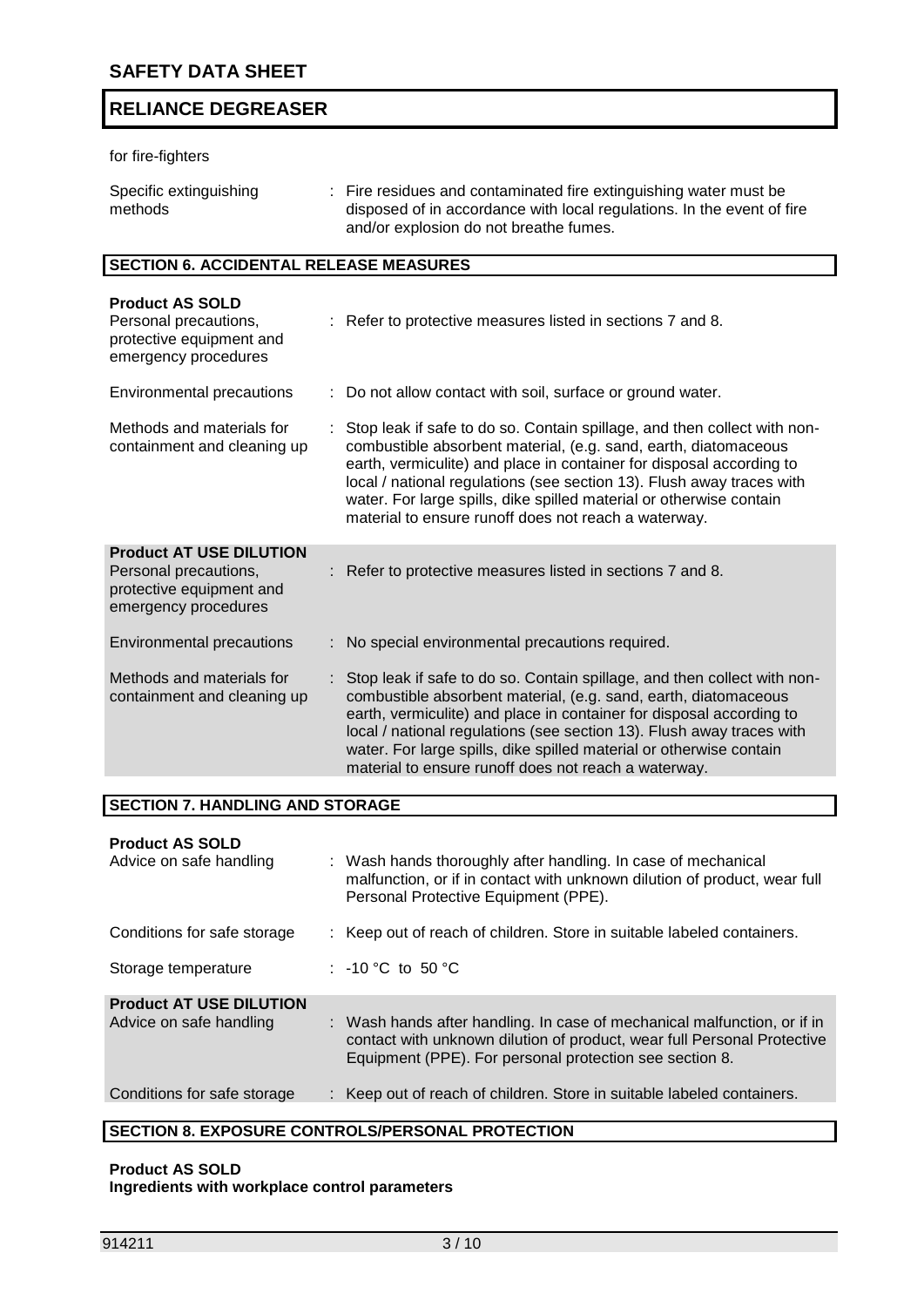| Contains no substances with occupational exposure limit values. |    |                                                                                                         |  |
|-----------------------------------------------------------------|----|---------------------------------------------------------------------------------------------------------|--|
| <b>Engineering measures</b>                                     |    | : Good general ventilation should be sufficient to control worker<br>exposure to airborne contaminants. |  |
| Personal protective equipment                                   |    |                                                                                                         |  |
| Eye protection                                                  |    | : No special protective equipment required.                                                             |  |
| Hand protection                                                 |    | No special protective equipment required.                                                               |  |
| Skin protection                                                 |    | No special protective equipment required.                                                               |  |
| Respiratory protection                                          |    | : No personal respiratory protective equipment normally required.                                       |  |
| Hygiene measures                                                |    | : Handle in accordance with good industrial hygiene and safety<br>practice.                             |  |
| <b>Product AT USE DILUTION</b><br>Engineering measures          | ÷. | Good general ventilation should be sufficient to control worker<br>exposure to airborne contaminants.   |  |
| Personal protective equipment                                   |    |                                                                                                         |  |
| Eye protection                                                  |    | No special protective equipment required.                                                               |  |
| Hand protection                                                 |    | No special protective equipment required.                                                               |  |
| Skin protection                                                 |    | No special protective equipment required.                                                               |  |
| Respiratory protection                                          |    | No personal respiratory protective equipment normally required.                                         |  |

## **SECTION 9. PHYSICAL AND CHEMICAL PROPERTIES**

|                                            | <b>Product AS SOLD</b>                         | <b>Product AT USE DILUTION</b> |
|--------------------------------------------|------------------------------------------------|--------------------------------|
| Appearance                                 | $:$ liquid                                     | liquid                         |
| Color                                      | : clear, dark yellow                           | light yellow                   |
| Odor                                       | : citrus                                       | sweet                          |
| pH                                         | $: 7.0 - 9.0, (100%)$                          | $7.48 - 7.66$                  |
| Flash point                                | : Not applicable, Does not sustain combustion. |                                |
| Odor Threshold                             | : No data available                            |                                |
| Melting point/freezing point               | : No data available                            |                                |
| Initial boiling point and<br>boiling range | : No data available                            |                                |
| Evaporation rate                           | : No data available                            |                                |
| Flammability (solid, gas)                  | : Not applicable                               |                                |
| Upper explosion limit                      | : No data available                            |                                |
| Lower explosion limit                      | : No data available                            |                                |
| Vapor pressure                             | : No data available                            |                                |
| Relative vapor density                     | : No data available                            |                                |
| Relative density                           | $: 1.005 - 1.025$                              |                                |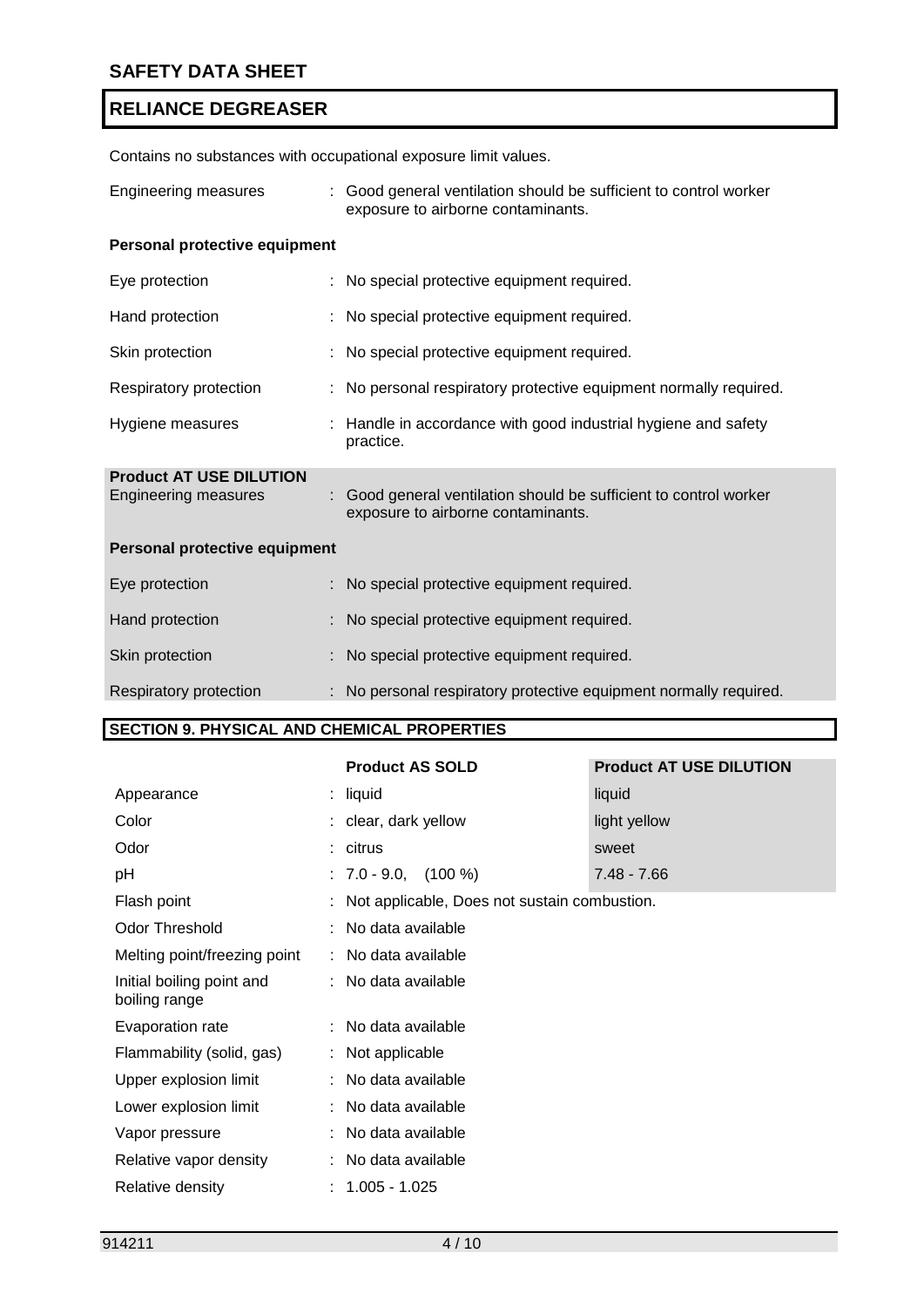| Water solubility                           | : soluble             |
|--------------------------------------------|-----------------------|
| Solubility in other solvents               | No data available     |
| Partition coefficient: n-<br>octanol/water | : No data available   |
| Autoignition temperature                   | ∶   No data available |
| Thermal decomposition                      | No data available     |
| Viscosity, kinematic                       | No data available     |
| Explosive properties                       | No data available     |
| Oxidizing properties                       | No data available     |
| Molecular weight                           | No data available     |
| VOC.                                       | : No data available   |

## **SECTION 10. STABILITY AND REACTIVITY**

| <b>Product AS SOLD</b><br>Reactivity  | : No dangerous reaction known under conditions of normal use.                                   |
|---------------------------------------|-------------------------------------------------------------------------------------------------|
| Chemical stability                    | : Stable under normal conditions.                                                               |
| Possibility of hazardous<br>reactions | : No dangerous reaction known under conditions of normal use.                                   |
| Conditions to avoid                   | : None known.                                                                                   |
| Incompatible materials                | : None known.                                                                                   |
| Hazardous decomposition<br>products   | : Decomposition products may include the following materials:<br>Carbon oxides<br>Sulfur oxides |

# **SECTION 11. TOXICOLOGICAL INFORMATION**

Information on likely routes of : Inhalation, Eye contact, Skin contact exposure

## **Potential Health Effects**

| <b>Product AS SOLD</b>         |                                                               |
|--------------------------------|---------------------------------------------------------------|
| Eyes                           | : Causes eye irritation.                                      |
| <b>Skin</b>                    | : Health injuries are not known or expected under normal use. |
| Ingestion                      | : Health injuries are not known or expected under normal use. |
| Inhalation                     | : Health injuries are not known or expected under normal use. |
| <b>Chronic Exposure</b>        | : Health injuries are not known or expected under normal use. |
| <b>Product AT USE DILUTION</b> |                                                               |
| Eyes                           | : Health injuries are not known or expected under normal use. |
| <b>Skin</b>                    | : Health injuries are not known or expected under normal use. |
| Ingestion                      | Health injuries are not known or expected under normal use.   |
|                                |                                                               |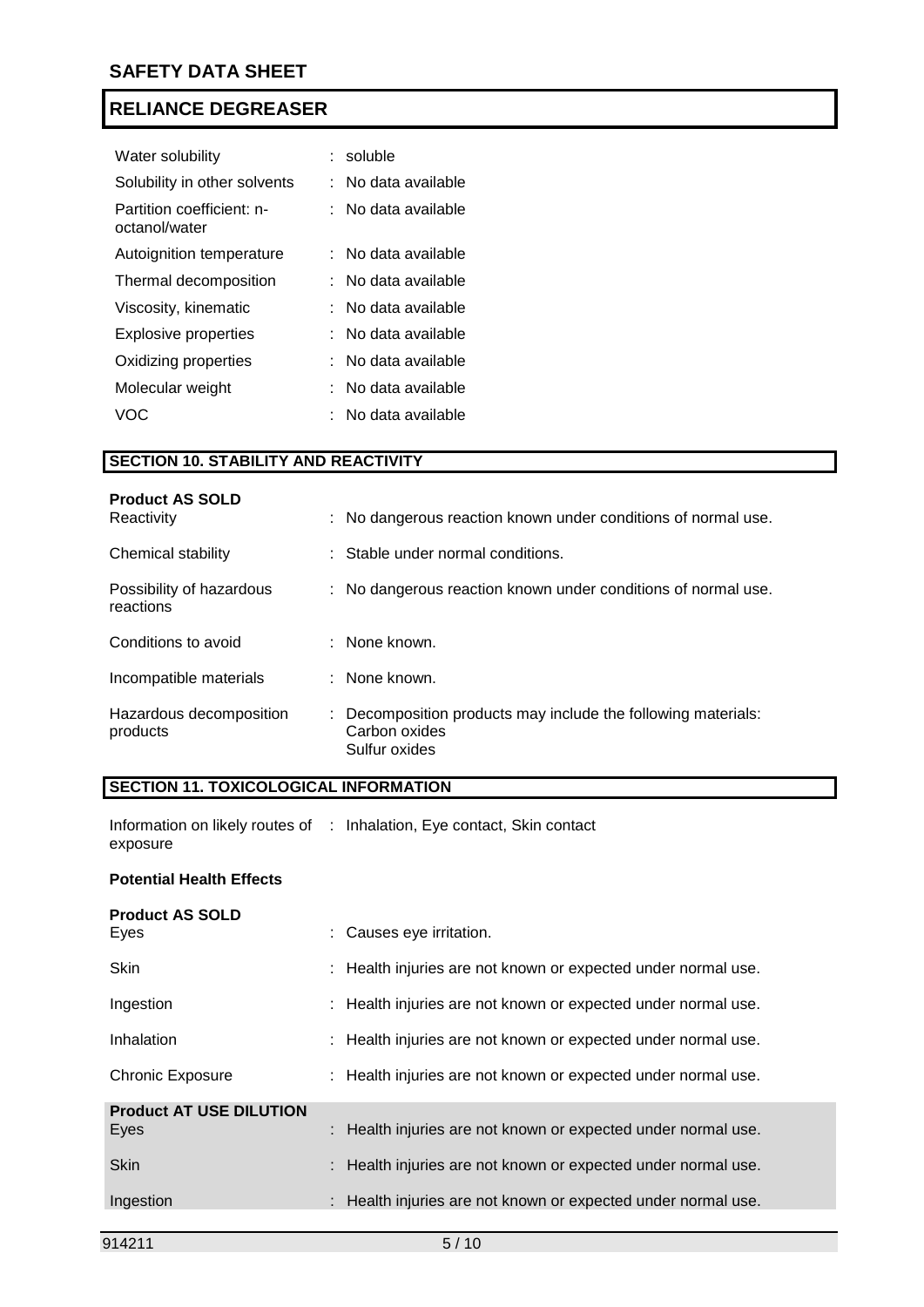| Inhalation<br>Health injuries are not known or expected under normal use.<br>: Health injuries are not known or expected under normal use.<br><b>Chronic Exposure</b><br><b>Experience with human exposure</b><br><b>Product AS SOLD</b><br>Eye contact<br>Redness, Irritation<br>Skin contact<br>No symptoms known or expected.<br>Ingestion<br>No symptoms known or expected.<br>Inhalation<br>No symptoms known or expected.<br><b>Product AT USE DILUTION</b><br>No symptoms known or expected.<br>Eye contact<br>Skin contact<br>No symptoms known or expected.<br>Ingestion<br>No symptoms known or expected.<br>Inhalation<br>No symptoms known or expected.<br><b>Toxicity</b><br><b>Product AS SOLD</b><br><b>Product</b><br>Acute oral toxicity<br>: Acute toxicity estimate : $> 5,000$ mg/kg<br>No data available<br>Acute inhalation toxicity<br>Acute dermal toxicity<br>Acute toxicity estimate : $> 5,000$ mg/kg<br>Skin corrosion/irritation<br>No data available<br>Serious eye damage/eye<br>Mild eye irritation<br>irritation<br>: No data available<br>Respiratory or skin<br>sensitization<br>Carcinogenicity<br>: No data available<br>No data available<br>Reproductive effects<br>Germ cell mutagenicity<br>No data available<br>Teratogenicity<br>No data available<br>STOT-single exposure<br>No data available<br>STOT-repeated exposure<br>No data available<br>: No data available<br>Aspiration toxicity |  |  |
|-----------------------------------------------------------------------------------------------------------------------------------------------------------------------------------------------------------------------------------------------------------------------------------------------------------------------------------------------------------------------------------------------------------------------------------------------------------------------------------------------------------------------------------------------------------------------------------------------------------------------------------------------------------------------------------------------------------------------------------------------------------------------------------------------------------------------------------------------------------------------------------------------------------------------------------------------------------------------------------------------------------------------------------------------------------------------------------------------------------------------------------------------------------------------------------------------------------------------------------------------------------------------------------------------------------------------------------------------------------------------------------------------------------------------------------------|--|--|
|                                                                                                                                                                                                                                                                                                                                                                                                                                                                                                                                                                                                                                                                                                                                                                                                                                                                                                                                                                                                                                                                                                                                                                                                                                                                                                                                                                                                                                         |  |  |
|                                                                                                                                                                                                                                                                                                                                                                                                                                                                                                                                                                                                                                                                                                                                                                                                                                                                                                                                                                                                                                                                                                                                                                                                                                                                                                                                                                                                                                         |  |  |
|                                                                                                                                                                                                                                                                                                                                                                                                                                                                                                                                                                                                                                                                                                                                                                                                                                                                                                                                                                                                                                                                                                                                                                                                                                                                                                                                                                                                                                         |  |  |
|                                                                                                                                                                                                                                                                                                                                                                                                                                                                                                                                                                                                                                                                                                                                                                                                                                                                                                                                                                                                                                                                                                                                                                                                                                                                                                                                                                                                                                         |  |  |
|                                                                                                                                                                                                                                                                                                                                                                                                                                                                                                                                                                                                                                                                                                                                                                                                                                                                                                                                                                                                                                                                                                                                                                                                                                                                                                                                                                                                                                         |  |  |
|                                                                                                                                                                                                                                                                                                                                                                                                                                                                                                                                                                                                                                                                                                                                                                                                                                                                                                                                                                                                                                                                                                                                                                                                                                                                                                                                                                                                                                         |  |  |
|                                                                                                                                                                                                                                                                                                                                                                                                                                                                                                                                                                                                                                                                                                                                                                                                                                                                                                                                                                                                                                                                                                                                                                                                                                                                                                                                                                                                                                         |  |  |
|                                                                                                                                                                                                                                                                                                                                                                                                                                                                                                                                                                                                                                                                                                                                                                                                                                                                                                                                                                                                                                                                                                                                                                                                                                                                                                                                                                                                                                         |  |  |
|                                                                                                                                                                                                                                                                                                                                                                                                                                                                                                                                                                                                                                                                                                                                                                                                                                                                                                                                                                                                                                                                                                                                                                                                                                                                                                                                                                                                                                         |  |  |
|                                                                                                                                                                                                                                                                                                                                                                                                                                                                                                                                                                                                                                                                                                                                                                                                                                                                                                                                                                                                                                                                                                                                                                                                                                                                                                                                                                                                                                         |  |  |
|                                                                                                                                                                                                                                                                                                                                                                                                                                                                                                                                                                                                                                                                                                                                                                                                                                                                                                                                                                                                                                                                                                                                                                                                                                                                                                                                                                                                                                         |  |  |
|                                                                                                                                                                                                                                                                                                                                                                                                                                                                                                                                                                                                                                                                                                                                                                                                                                                                                                                                                                                                                                                                                                                                                                                                                                                                                                                                                                                                                                         |  |  |
|                                                                                                                                                                                                                                                                                                                                                                                                                                                                                                                                                                                                                                                                                                                                                                                                                                                                                                                                                                                                                                                                                                                                                                                                                                                                                                                                                                                                                                         |  |  |
|                                                                                                                                                                                                                                                                                                                                                                                                                                                                                                                                                                                                                                                                                                                                                                                                                                                                                                                                                                                                                                                                                                                                                                                                                                                                                                                                                                                                                                         |  |  |
|                                                                                                                                                                                                                                                                                                                                                                                                                                                                                                                                                                                                                                                                                                                                                                                                                                                                                                                                                                                                                                                                                                                                                                                                                                                                                                                                                                                                                                         |  |  |
|                                                                                                                                                                                                                                                                                                                                                                                                                                                                                                                                                                                                                                                                                                                                                                                                                                                                                                                                                                                                                                                                                                                                                                                                                                                                                                                                                                                                                                         |  |  |
|                                                                                                                                                                                                                                                                                                                                                                                                                                                                                                                                                                                                                                                                                                                                                                                                                                                                                                                                                                                                                                                                                                                                                                                                                                                                                                                                                                                                                                         |  |  |
|                                                                                                                                                                                                                                                                                                                                                                                                                                                                                                                                                                                                                                                                                                                                                                                                                                                                                                                                                                                                                                                                                                                                                                                                                                                                                                                                                                                                                                         |  |  |
|                                                                                                                                                                                                                                                                                                                                                                                                                                                                                                                                                                                                                                                                                                                                                                                                                                                                                                                                                                                                                                                                                                                                                                                                                                                                                                                                                                                                                                         |  |  |
|                                                                                                                                                                                                                                                                                                                                                                                                                                                                                                                                                                                                                                                                                                                                                                                                                                                                                                                                                                                                                                                                                                                                                                                                                                                                                                                                                                                                                                         |  |  |
|                                                                                                                                                                                                                                                                                                                                                                                                                                                                                                                                                                                                                                                                                                                                                                                                                                                                                                                                                                                                                                                                                                                                                                                                                                                                                                                                                                                                                                         |  |  |
|                                                                                                                                                                                                                                                                                                                                                                                                                                                                                                                                                                                                                                                                                                                                                                                                                                                                                                                                                                                                                                                                                                                                                                                                                                                                                                                                                                                                                                         |  |  |
|                                                                                                                                                                                                                                                                                                                                                                                                                                                                                                                                                                                                                                                                                                                                                                                                                                                                                                                                                                                                                                                                                                                                                                                                                                                                                                                                                                                                                                         |  |  |
|                                                                                                                                                                                                                                                                                                                                                                                                                                                                                                                                                                                                                                                                                                                                                                                                                                                                                                                                                                                                                                                                                                                                                                                                                                                                                                                                                                                                                                         |  |  |
|                                                                                                                                                                                                                                                                                                                                                                                                                                                                                                                                                                                                                                                                                                                                                                                                                                                                                                                                                                                                                                                                                                                                                                                                                                                                                                                                                                                                                                         |  |  |
|                                                                                                                                                                                                                                                                                                                                                                                                                                                                                                                                                                                                                                                                                                                                                                                                                                                                                                                                                                                                                                                                                                                                                                                                                                                                                                                                                                                                                                         |  |  |
|                                                                                                                                                                                                                                                                                                                                                                                                                                                                                                                                                                                                                                                                                                                                                                                                                                                                                                                                                                                                                                                                                                                                                                                                                                                                                                                                                                                                                                         |  |  |
|                                                                                                                                                                                                                                                                                                                                                                                                                                                                                                                                                                                                                                                                                                                                                                                                                                                                                                                                                                                                                                                                                                                                                                                                                                                                                                                                                                                                                                         |  |  |
| <b>SECTION 12. ECOLOGICAL INFORMATION</b>                                                                                                                                                                                                                                                                                                                                                                                                                                                                                                                                                                                                                                                                                                                                                                                                                                                                                                                                                                                                                                                                                                                                                                                                                                                                                                                                                                                               |  |  |

# **SECTION 12. ECOLOGICAL INFORMATION**

| <b>Product AS SOLD</b><br><b>Ecotoxicity</b> |                            |
|----------------------------------------------|----------------------------|
| <b>Environmental Effects</b>                 | : Harmful to aquatic life. |
| <b>Product</b>                               |                            |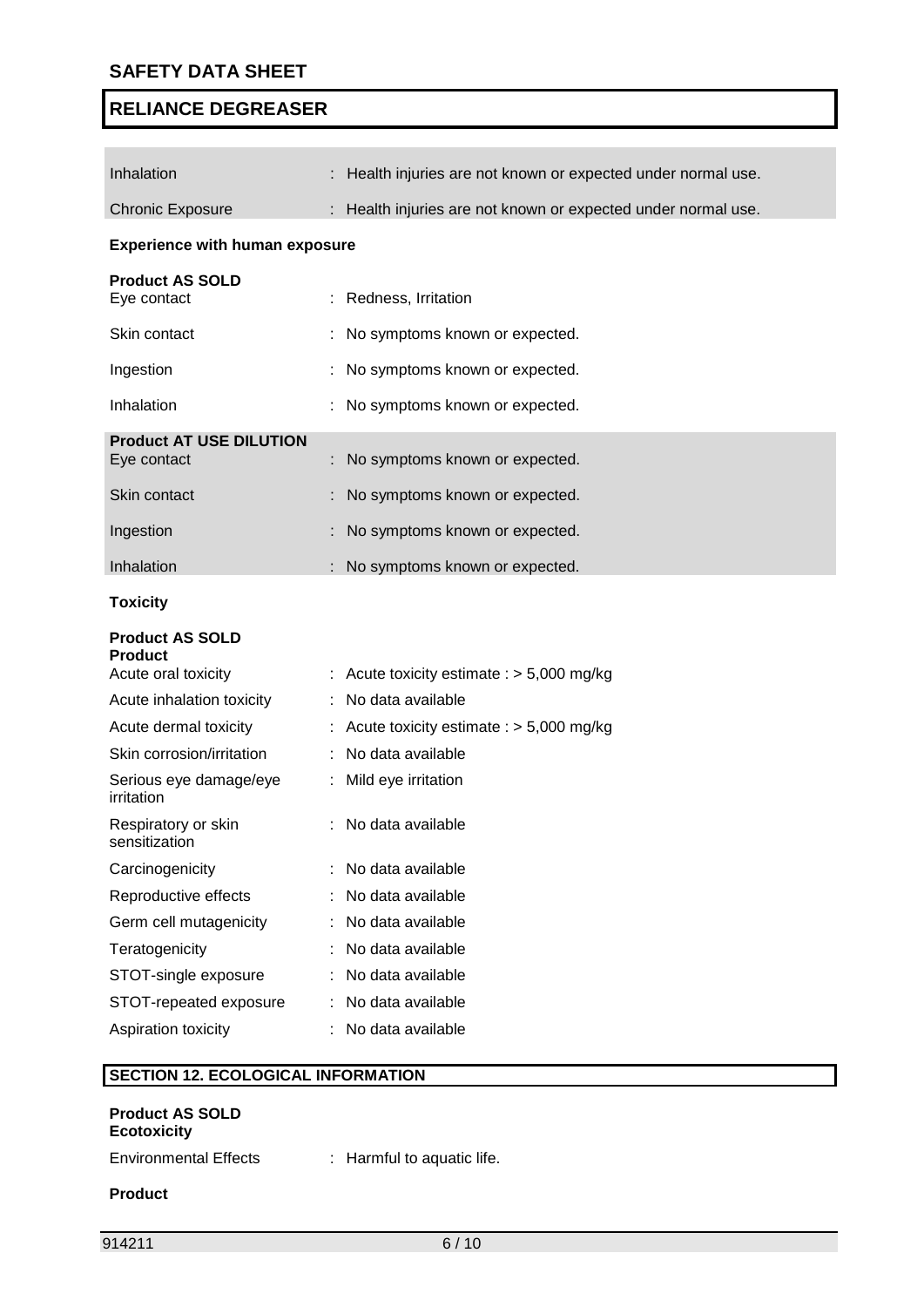| Toxicity to fish                                                           | $:$ No data available                                                     |
|----------------------------------------------------------------------------|---------------------------------------------------------------------------|
| Toxicity to daphnia and other : No data available<br>aquatic invertebrates |                                                                           |
| Toxicity to algae                                                          | $:$ No data available                                                     |
| <b>Components</b>                                                          |                                                                           |
| Toxicity to fish                                                           | : Dodecylbenzenesulfonic acid, sodium salt<br>96 h LC50 Fish: 3.2 mg/l    |
|                                                                            | Sodium poly(oxyethylene) dodecyl ether sulfate<br>96 h LC50 Fish: 28 mg/l |
|                                                                            | Di-propyleneglycol ethers<br>96 h LC50 Fish: > 100 mg/l                   |
| Devoictones and desvedebility                                              |                                                                           |

#### **Persistence and degradability**

#### **Product AS SOLD**

Readily biodegradable.

# **Product AT USE DILUTION**

No data available

#### **Bioaccumulative potential**

No data available

#### **Mobility in soil**

No data available

#### **Other adverse effects**

No data available **SECTION 13. DISPOSAL CONSIDERATIONS**

| <b>Product AS SOLD</b><br>Disposal methods         | : Do not contaminate ponds, waterways or ditches with chemical or<br>used container. Where possible recycling is preferred to disposal or<br>incineration. If recycling is not practicable, dispose of in compliance<br>with local regulations. Dispose of wastes in an approved waste<br>disposal facility. |
|----------------------------------------------------|--------------------------------------------------------------------------------------------------------------------------------------------------------------------------------------------------------------------------------------------------------------------------------------------------------------|
| Disposal considerations                            | Dispose of as unused product. Empty containers should be taken to<br>an approved waste handling site for recycling or disposal. Do not re-<br>use empty containers. Dispose of in accordance with local, state, and<br>federal regulations.                                                                  |
| <b>Product AT USE DILUTION</b><br>Disposal methods | Diluted product can be flushed to sanitary sewer.                                                                                                                                                                                                                                                            |
| Disposal considerations                            | Dispose of in accordance with local, state, and federal regulations.                                                                                                                                                                                                                                         |
| AFATIAN 44 TRANARART INFARMATIAN                   |                                                                                                                                                                                                                                                                                                              |

# **SECTION 14. TRANSPORT INFORMATION**

## **Product AS SOLD**

The shipper/consignor/sender is responsible to ensure that the packaging, labeling, and markings are in compliance with the selected mode of transport.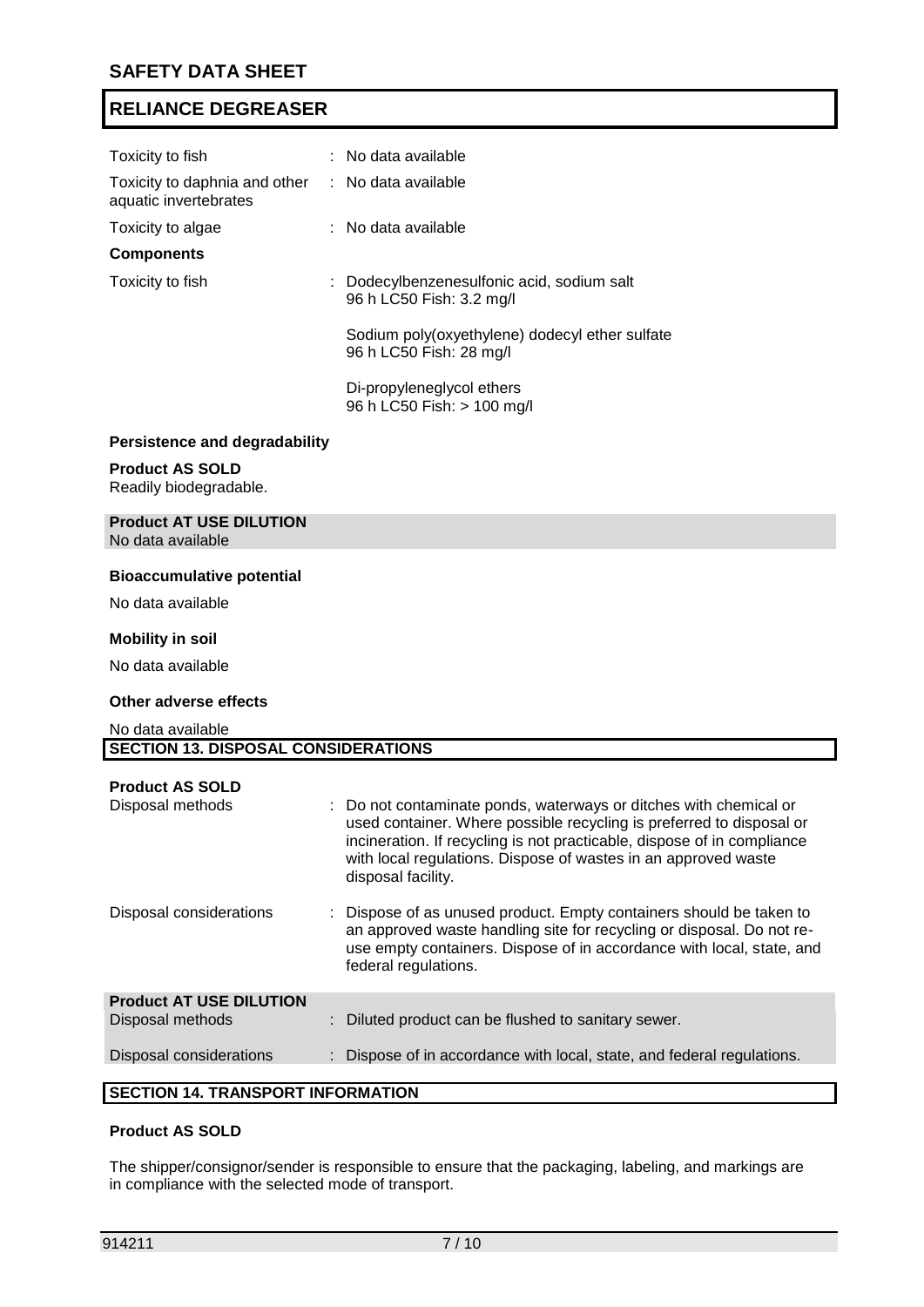# **Land transport (DOT)**

Not dangerous goods

## **Sea transport (IMDG/IMO)**

Not dangerous goods

### **SECTION 15. REGULATORY INFORMATION**

#### **Product AS SOLD**

## **EPCRA - Emergency Planning and Community Right-to-Know**

#### **CERCLA Reportable Quantity**

| Components                                  | CAS-No.    |      | Component RQ (lbs)   Calculated product RQ<br>(lbs) |
|---------------------------------------------|------------|------|-----------------------------------------------------|
| Dodecylbenzenesulfonic acid,<br>sodium salt | 25155-30-0 | 1000 | 18181                                               |

#### **SARA 304 Extremely Hazardous Substances Reportable Quantity**

This material does not contain any components with a section 304 EHS RQ.

| SARA 311/312 Hazards | : Serious eye damage or eye irritation                                                                                                                                                    |
|----------------------|-------------------------------------------------------------------------------------------------------------------------------------------------------------------------------------------|
| <b>SARA 302</b>      | : This material does not contain any components with a section 302<br>EHS TPQ.                                                                                                            |
| <b>SARA 313</b>      | : This material does not contain any chemical components with known<br>CAS numbers that exceed the threshold (De Minimis) reporting levels<br>established by SARA Title III, Section 313. |

#### **California Prop. 65**

This product does not contain any chemicals known to the State of California to cause cancer, birth, or any other reproductive defects.

#### **California Cleaning Product Right to Know Act of 2017 (SB 258)**

| This regulation applies to this product.          |               |                       |                |  |  |
|---------------------------------------------------|---------------|-----------------------|----------------|--|--|
| <b>Chemical Name</b>                              | CAS-No.       | Function              | List(s)        |  |  |
| water                                             | 7732-18-5     | <b>Diluent</b>        | Not Applicable |  |  |
| Dodecylbenzenesulfonic acid,<br>sodium salt       | 25155-30-0    | <b>Cleaning Agent</b> | Not Applicable |  |  |
| Sodium poly(oxyethylene)<br>dodecyl ether sulfate | 68585-34-2    | <b>Cleaning Agent</b> | Not Applicable |  |  |
| Di-propyleneglycol ethers                         | 29911-27-1    | Solvent               | Not Applicable |  |  |
| Inorganic salt                                    | Withheld      | <b>Cleaning Agent</b> | Not Applicable |  |  |
| Oxyalkylated alcohol                              | Withheld      | <b>Cleaning Agent</b> | Not Applicable |  |  |
| Limonene                                          | 5989-27-5     | Fragrance             | <b>FRA</b>     |  |  |
| Fragrance Ingredient(s)                           | Not Available | Fragrance             | Not Applicable |  |  |
| Colorant                                          | Withheld      | Dye                   | Not Applicable |  |  |
| Isothiazolinones                                  | Withheld      | <b>Biocide</b>        | Not Applicable |  |  |

\*refer to ecolab.com/sds for electronic links to designated lists

### **The ingredients of this product are reported in the following inventories:**

#### **Switzerland. New notified substances and declared preparations** :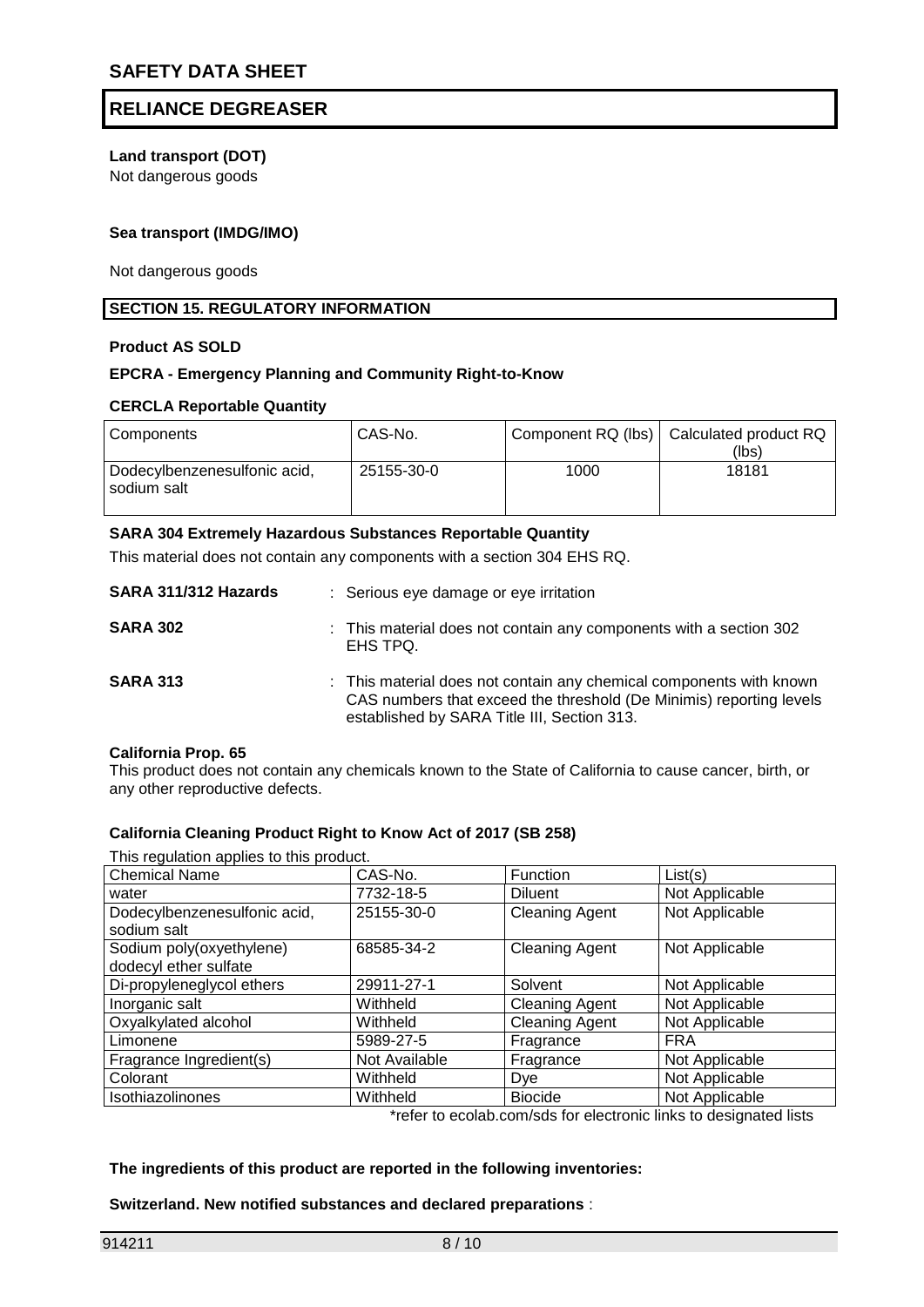# **SAFETY DATA SHEET**

# **RELIANCE DEGREASER**

not determined

**United States TSCA Inventory** : All substances listed as active on the TSCA inventory

**Canadian Domestic Substances List (DSL)** : All components of this product are on the Canadian DSL

**Australia. Australian Industrial Chemicals Introduction Scheme (AICIS)** : not determined

**New Zealand. Inventory of Chemical Substances** : not determined

**Japan. ENCS - Existing and New Chemical Substances Inventory** : not determined

**Korea. Korean Existing Chemicals Inventory (KECI)** : not determined

**Philippines Inventory of Chemicals and Chemical Substances (PICCS)** : not determined

**China. Inventory of Existing Chemical Substances in China (IECSC)** : not determined

**Taiwan Chemical Substance Inventory (TCSI)** : not determined

#### **SECTION 16. OTHER INFORMATION**



**Product AT USE DILUTION**